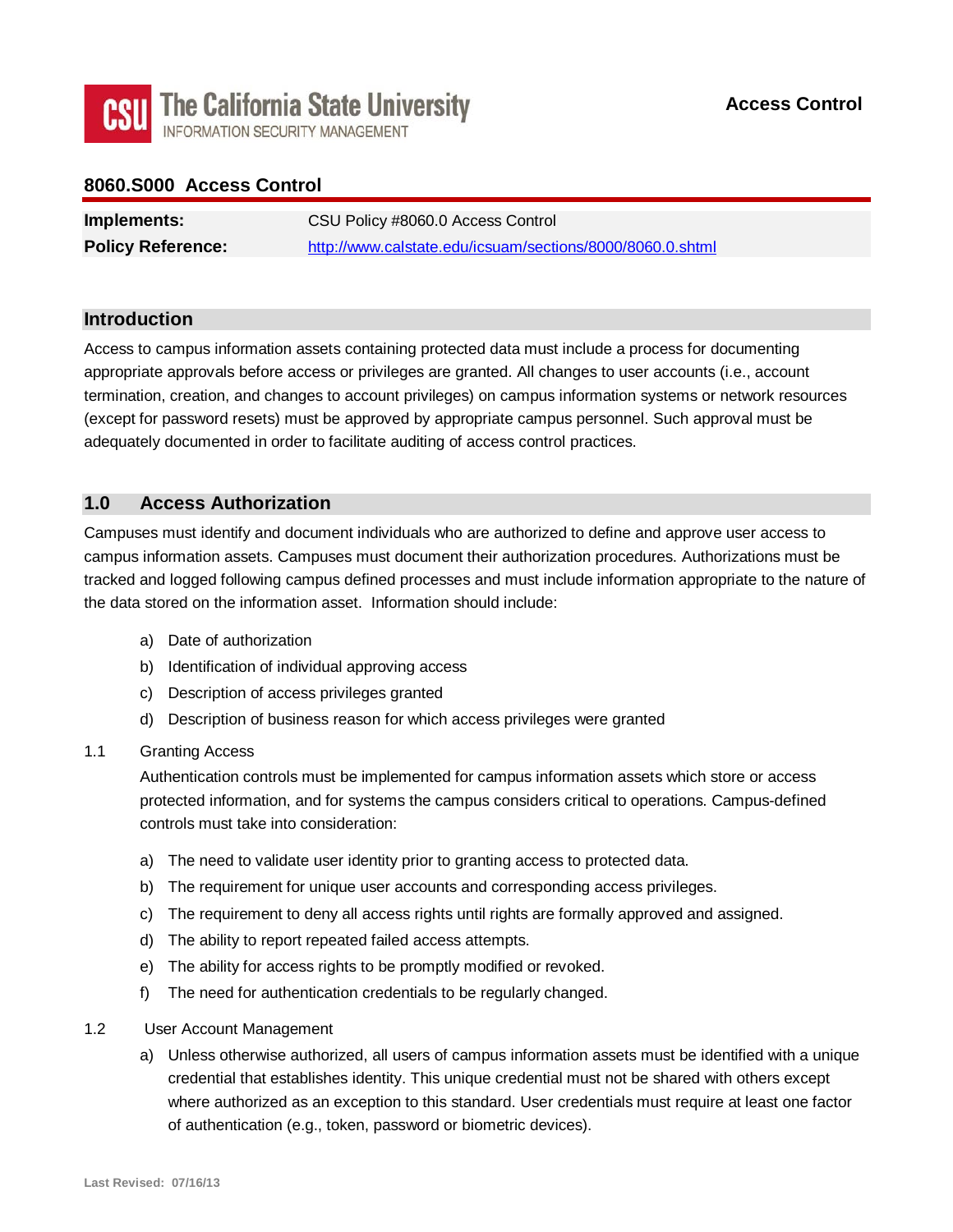- b) Campuses must establish criteria for expiring, disabling, and removing user accounts on critical systems and campus information systems or network resources that store or access protected information. The period of acceptable inactivity must be based upon the nature of the data and/or the criticality of the system.
- c) "Guest" or generic accounts on campus information systems or network resources may be activated be reported to the campus information security officer. only when authorized by appropriate personnel. Any such account created on a critical system must
- d) Campuses must establish processes for re-enabling or resetting user accounts once they have been disabled. User identity must be appropriately verified prior to re-enabling or resetting user accounts.
- e) System administrators of campus information systems and network resources must have individual user accountability on the information systems and network resources they administer or use protected utilities to perform system administration tasks. System administrator accounts must not be used for non-administrative uses (e.g., browsing the Web while logged in as administrator).
- f) Campuses must establish criteria for creating application or system-level access accounts. These accounts must be assigned appropriate stewards and reviewed at least annually.

### 1.3 Password Management

- Guessing Authentication Secret"[1](#page-1-0) at a minimum. To prepare for InCommon Bronze/Silver Authentication Secret". Password criteria involves a combination of minimum password length and a) Campuses must identify and implement password criteria which meets NIST Level 1 "Resistance to implementation, campus should consider meeting NIST Level 2 for "Resistance to Guessing complexity, password aging, exclusion of dictionary words, and account locking based on failed authentication attempts. Refer to NIST Special Publication 800-63-2 [SP 800-63-2], for a discussion of Authentication Secret complexity and resistance to online guessing. See Appendix A for examples of compliant password criteria and a link to a complexity calculator.
	- Complexity: Campuses must implement password complexity standards sufficient to protect against password guessing.
	- Failed Attempts: Campuses must identify criteria for disabling (locking) user accounts on critical campus information assets after a number of failed logon attempts, and acceptable timeframes to maintain a disabled state.
	- • Aging: Campuses must identify and enforce a password change (aging) schedule. The schedule may vary by system or application at the campus' discretion as determined by risk.
- b) Critical information systems and those with protected data should use a secure external authentication method, such as a campus directory server.
- c) Passwords and credentials that grant access to Level 1 and Level 2 data must not be used as credentials for personal (non CSU) accounts.
- factor for authentication) must be set to a unique value per user and changed immediately after first use. d) Password Issuance – When passwords are issued they must be One-Time Passwords/Keys. One-Time passwords (e.g., passwords assigned during account creation, password resets, or as a second

-

<span id="page-1-0"></span>At present, this publication can be located on line at <http://csrc.nist.gov/publications/nistpubs/800-63-1/SP-800>-63-2.pdf